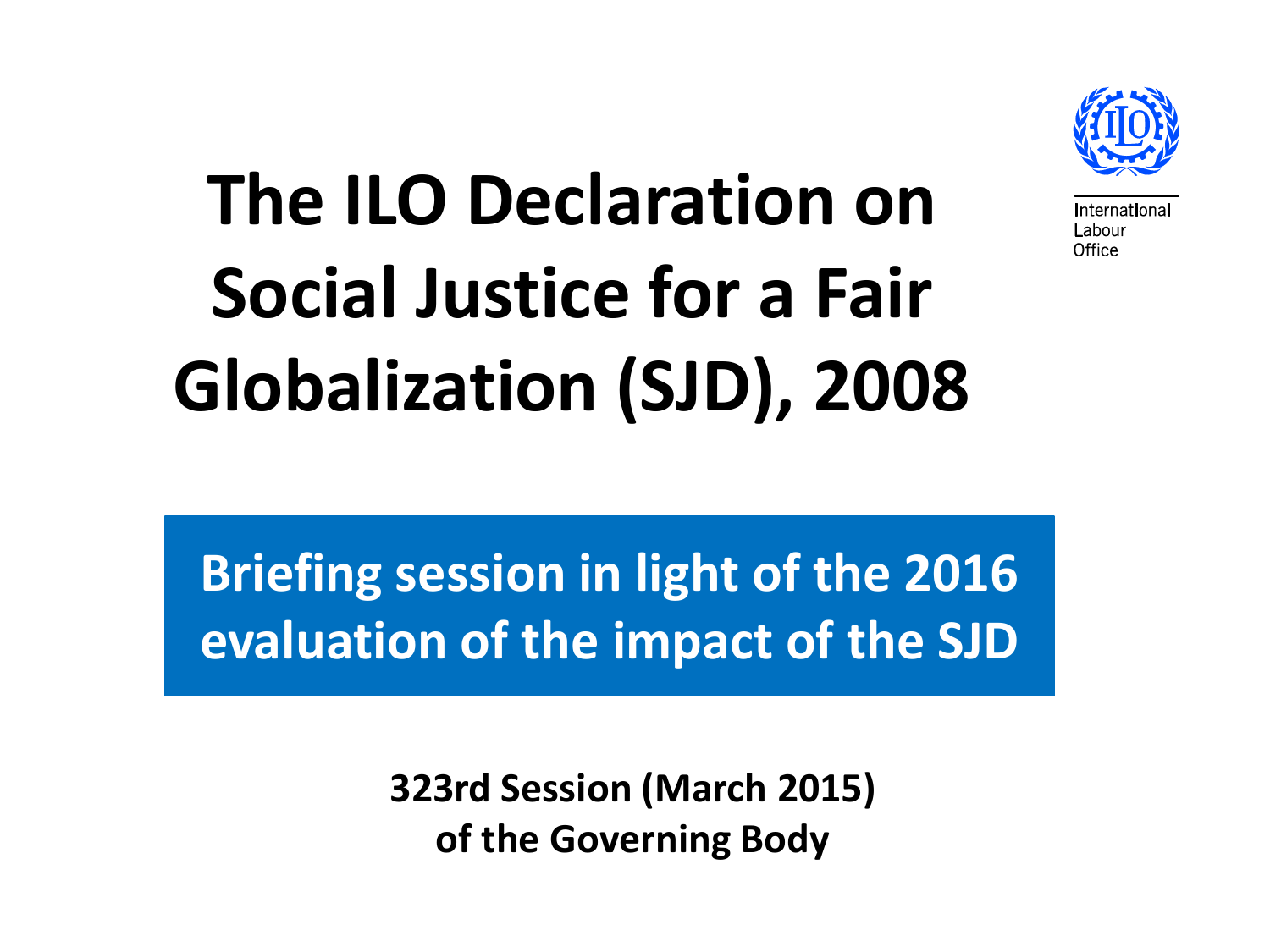The Social Justice Declaration

**Unanimous adoption of the Social Justice Declaration (SJD) on 10 June 2008 by the ILO tripartite constituency at the Conference.**

**SJD builds on the 1944 Declaration of Philadelphia and the 1998 Declaration on Fundamental Principles and Rights at Work.**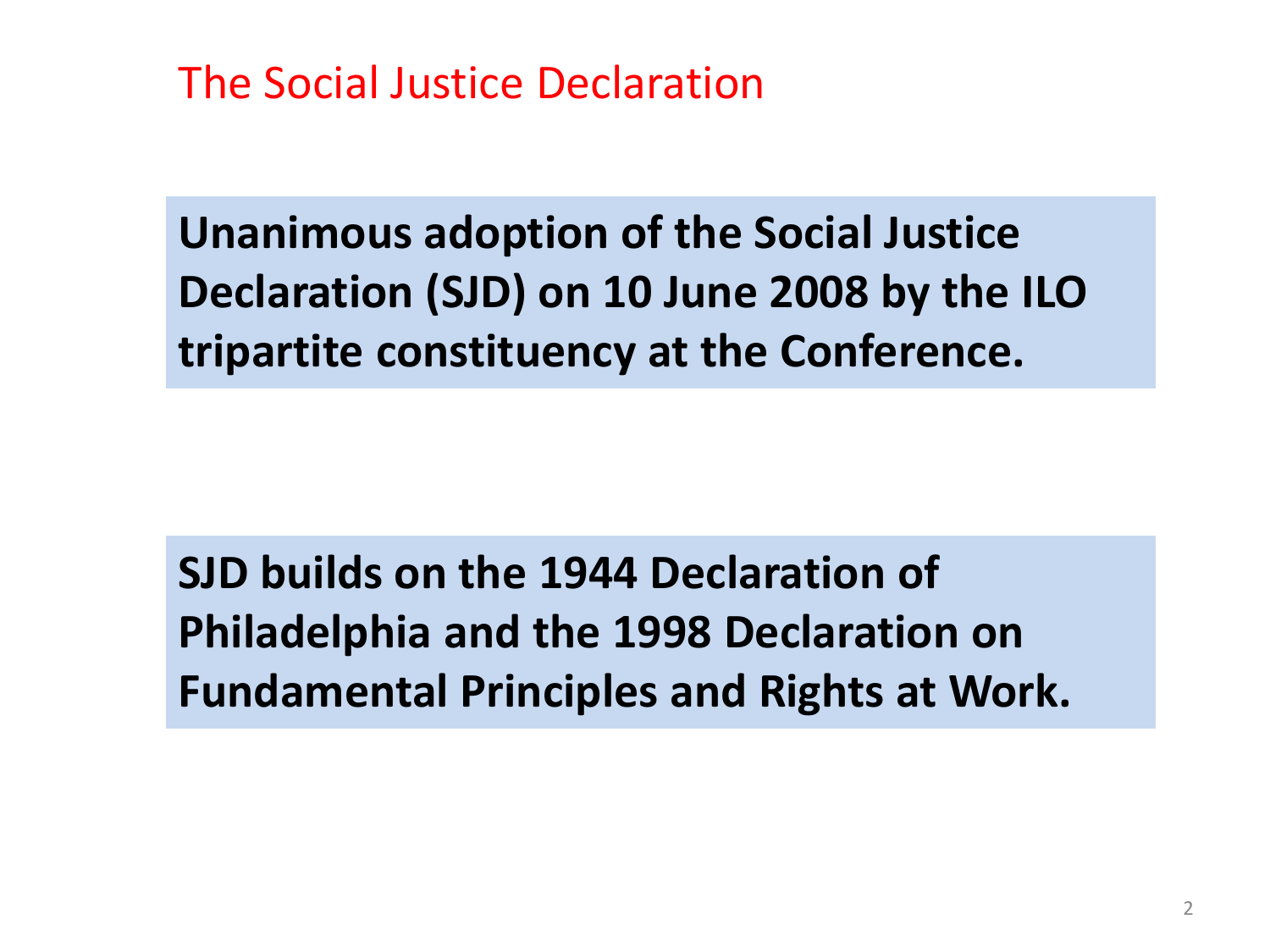Objectives and key messages

**A contemporary vision of the ILO's mandate, in light of globalization.**

**Modernization of ILO governance.**

**Strengthening the ILO's capacity to assist its members in their efforts to make progress towards the four strategic objectives.**

**Strengthening the influence of the ILO in the international community.**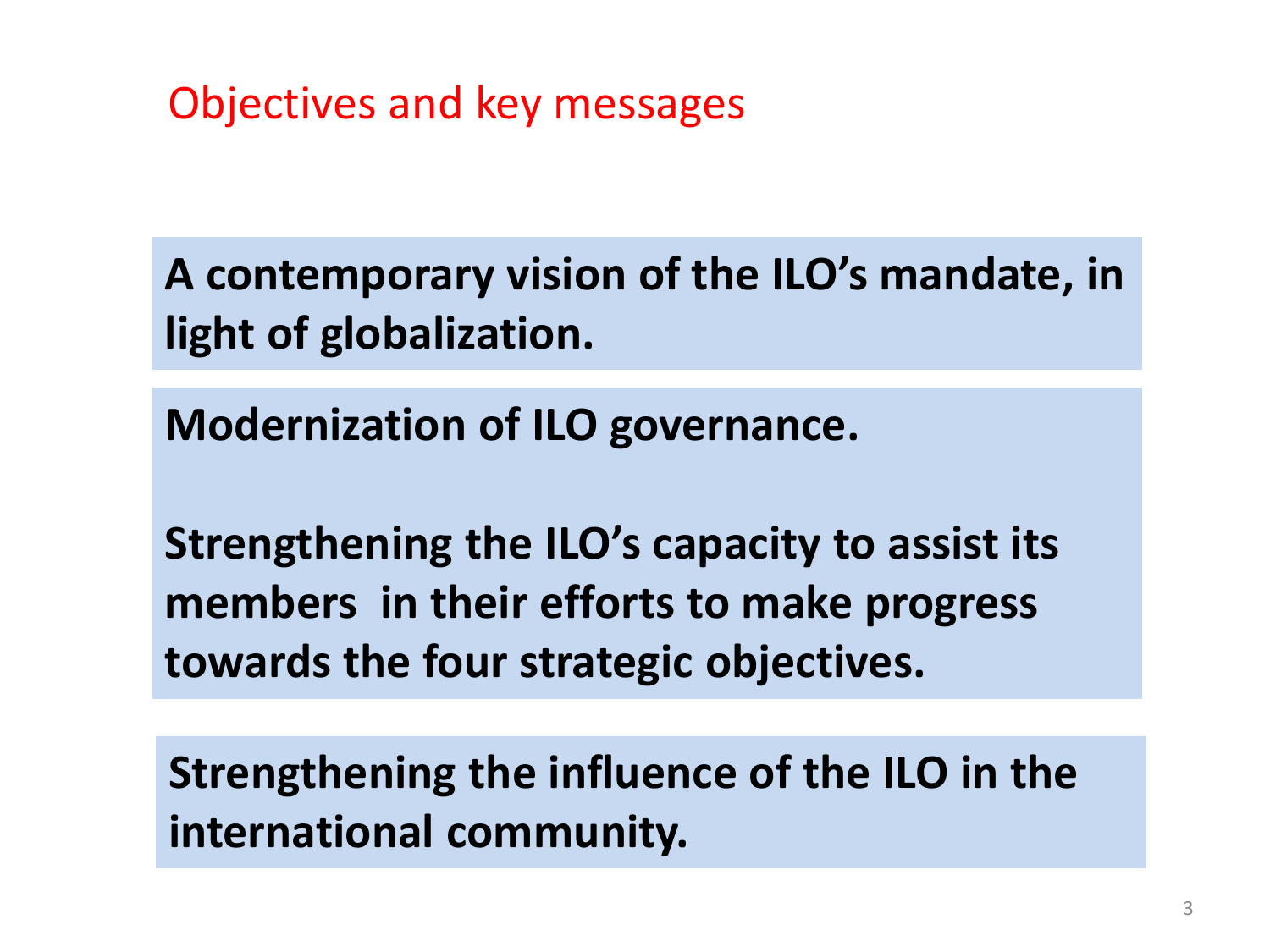**SJD places full and productive employment and decent work at the centre of economic and social policies, based on the four strategic objectives:**

- **Employment**
- **Social protection (social security and labour protection)**
- **E** Social dialogue and tripartism
- **Fundamental principles and rights at work**

**SJD is the first authoritative statement emphasizing that all four strategic objectives are "inseparable, interrelated and mutually supportive" and calling for a global and integrated ILO strategy for decent work.**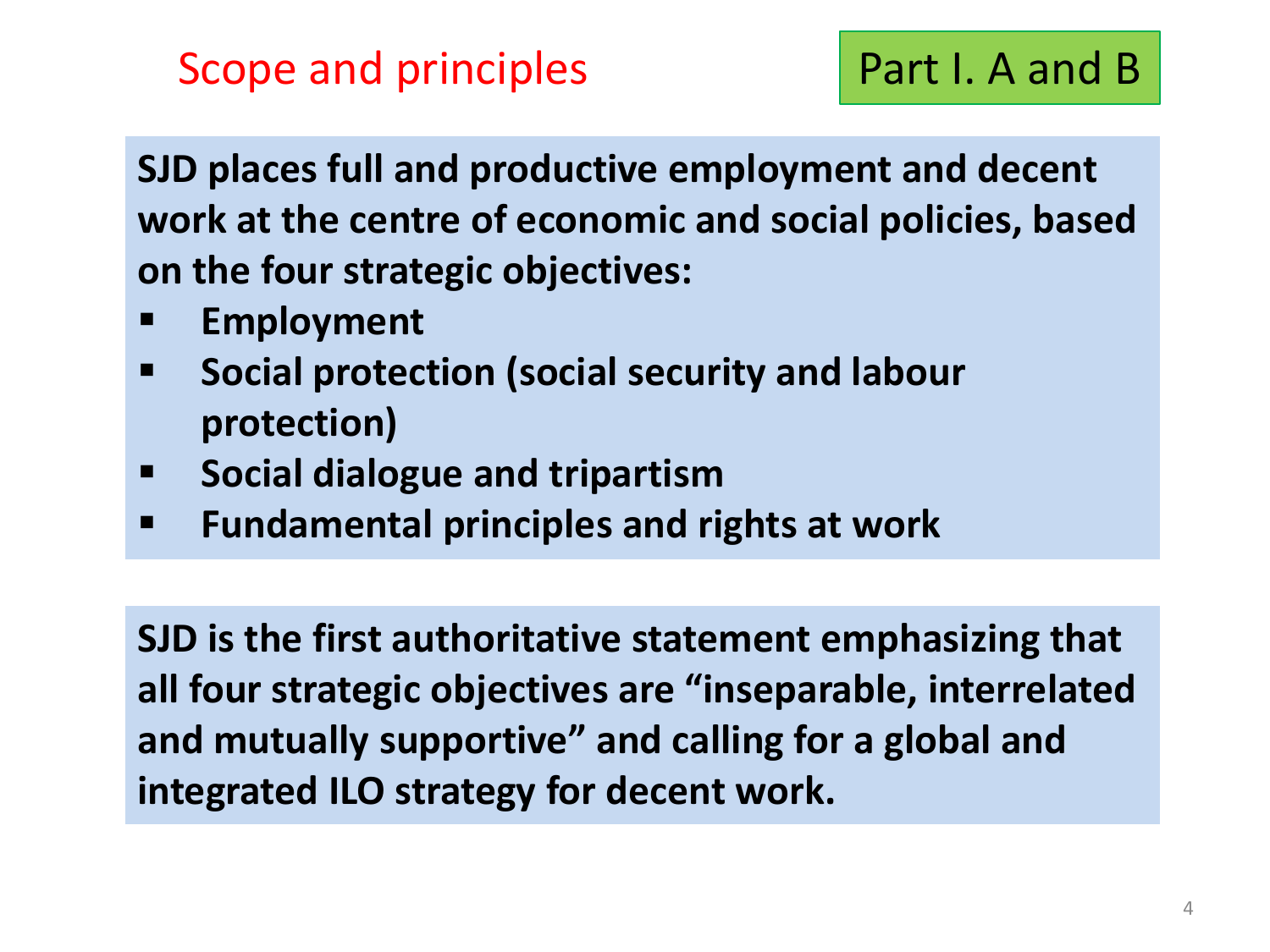**A combination between the universal (a comprehensive package) and the particular (national choices).**

**How strategic objectives are achieved is to be determined by each Member subject to its existing international obligations and to the fundamental principles and rights at work, having regard to:**

- national conditions, circumstances and needs, as well **as the priorities expressed by representative organizations of employers and workers;**
- **interdependence, solidarity and cooperation among all ILO Members;**
- **the principles and provisions of international labour standards.**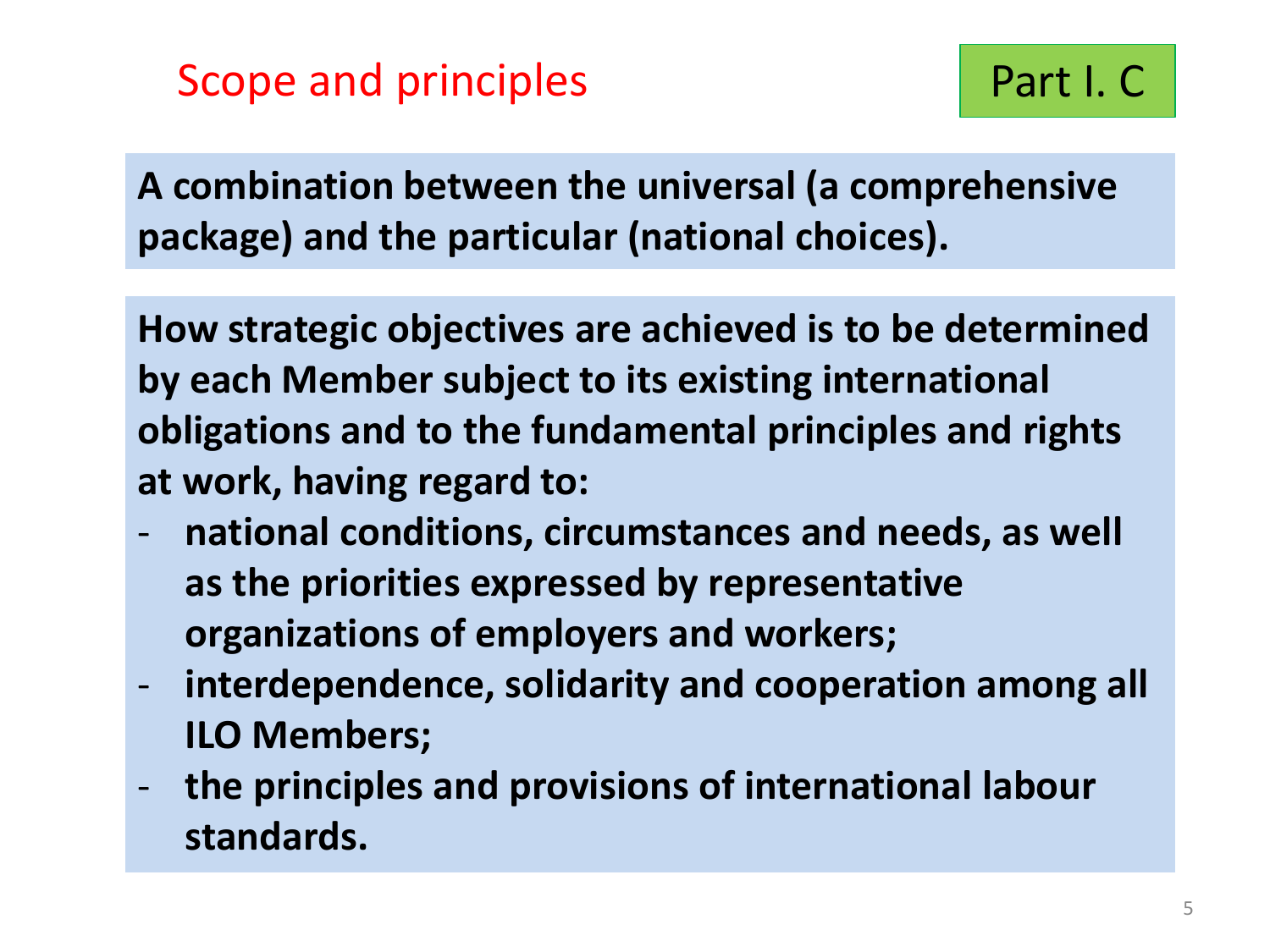**Three levels of implementation of the SJD are specified:**

**(i) the ILO, particularly the Office and the Governing Body;**

**(ii) member States and representative organizations of employers and workers; and**

**(iii) the multilateral system.**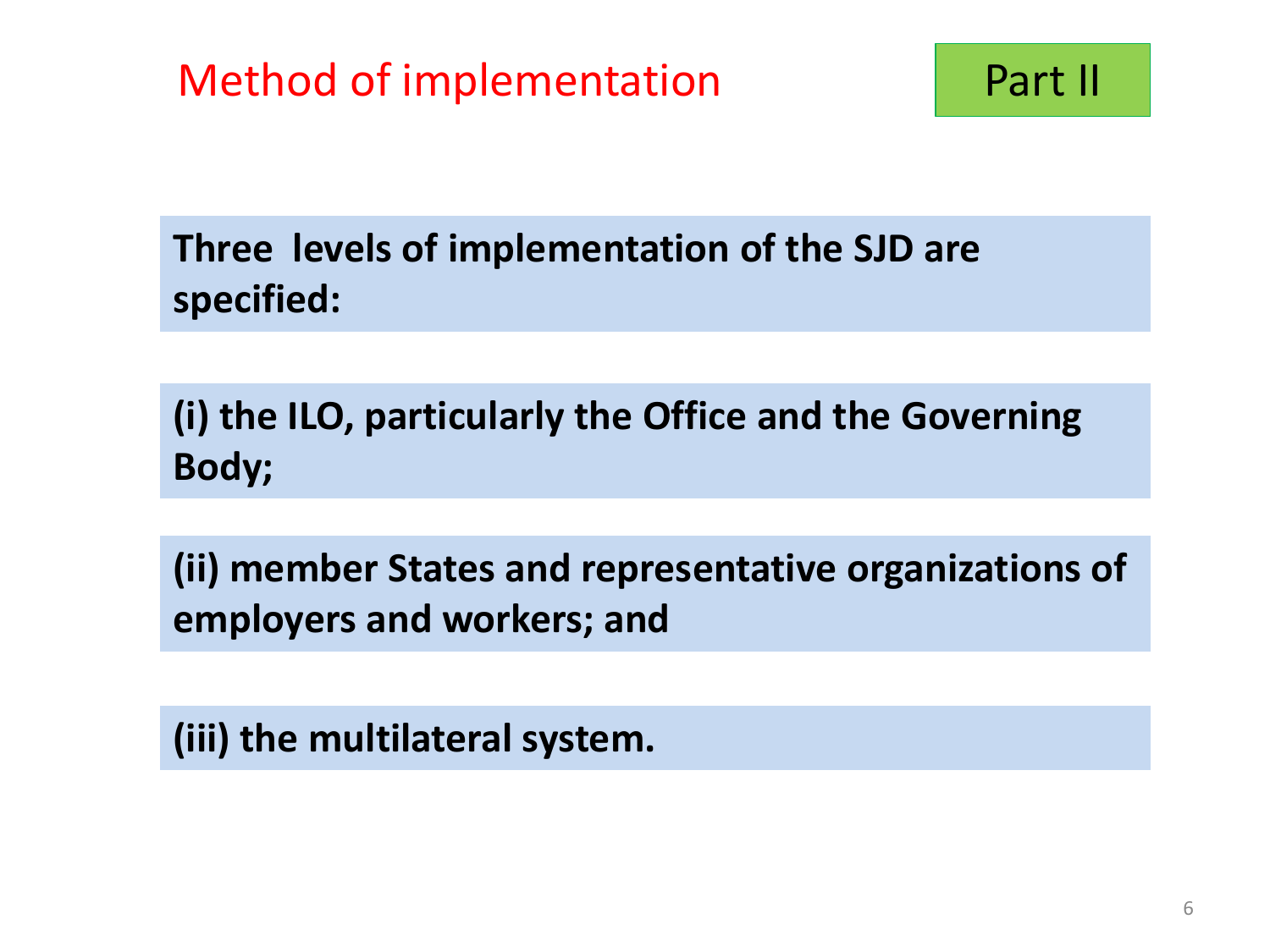Method of implementation (ILO)

**Review and adaptation of ILO institutional practices.**

**A major innovation: recurrent discussions by the Conference on each of the strategic objectives.**

**Other steps include:** 

- **Strengthening technical cooperation;**
- **Sharing knowledge and understanding of synergies between the strategic objectives;**
- **Assistance to promote ILO objectives in bilateral and multilateral agreements;**
- **Development of new partnerships with non-State entities and economic actors.**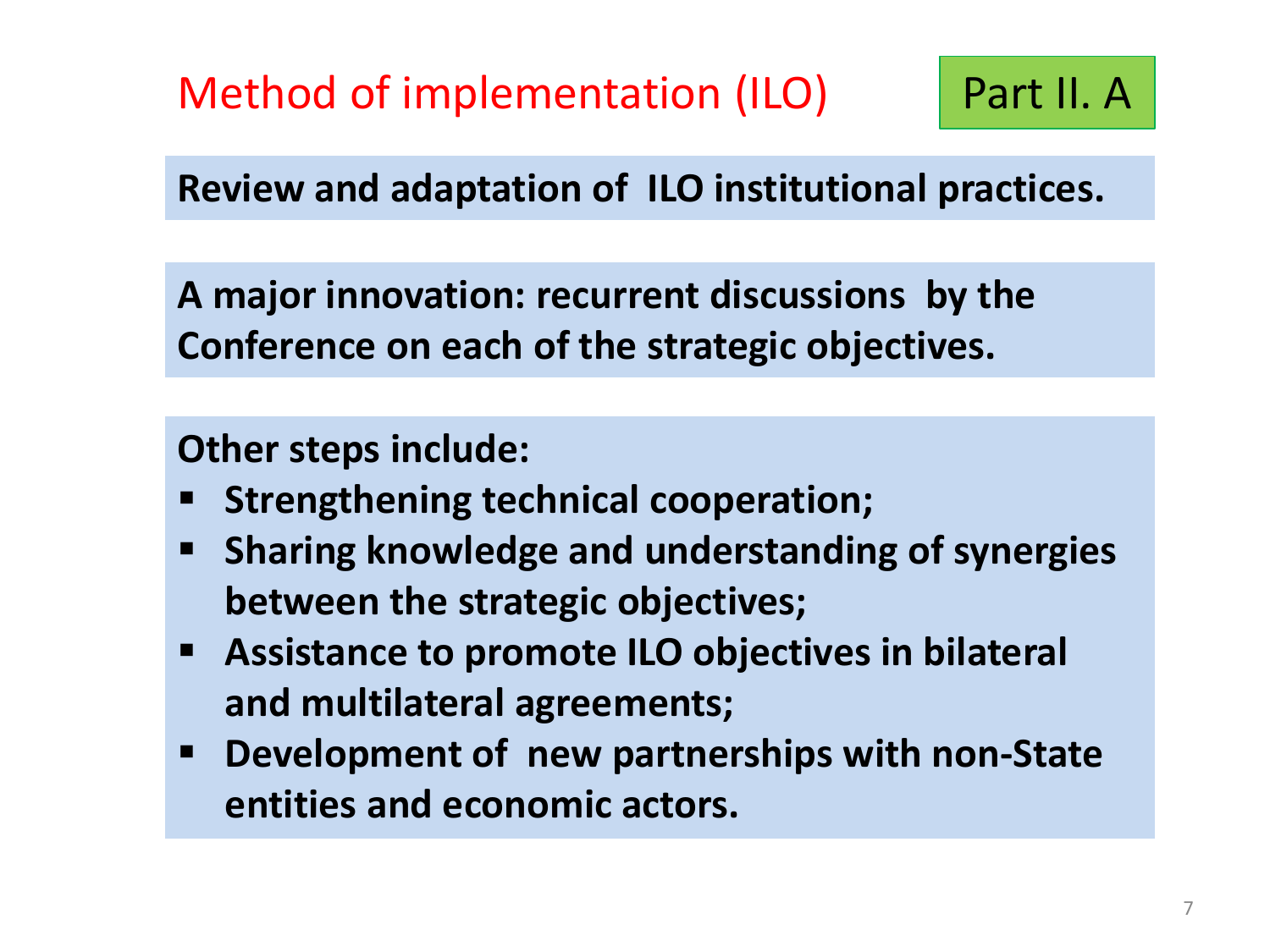## Method of implementation (member States) | Part II. B

**Subject to national conditions, possible steps for the implementation of the Decent Work Agenda, may include:**

- **Adoption of a national or regional strategy for decent work**
- **Establishment of indicators**
- **Review of the situation regarding the ratification or implementation of ILO instruments**
- **Steps to ensure policy coherence in international forums**
- **Promotion of sustainable enterprises**
- **Sharing of national and regional good practice**
- **Provision of appropriate support to other Members to give effect to the Declaration**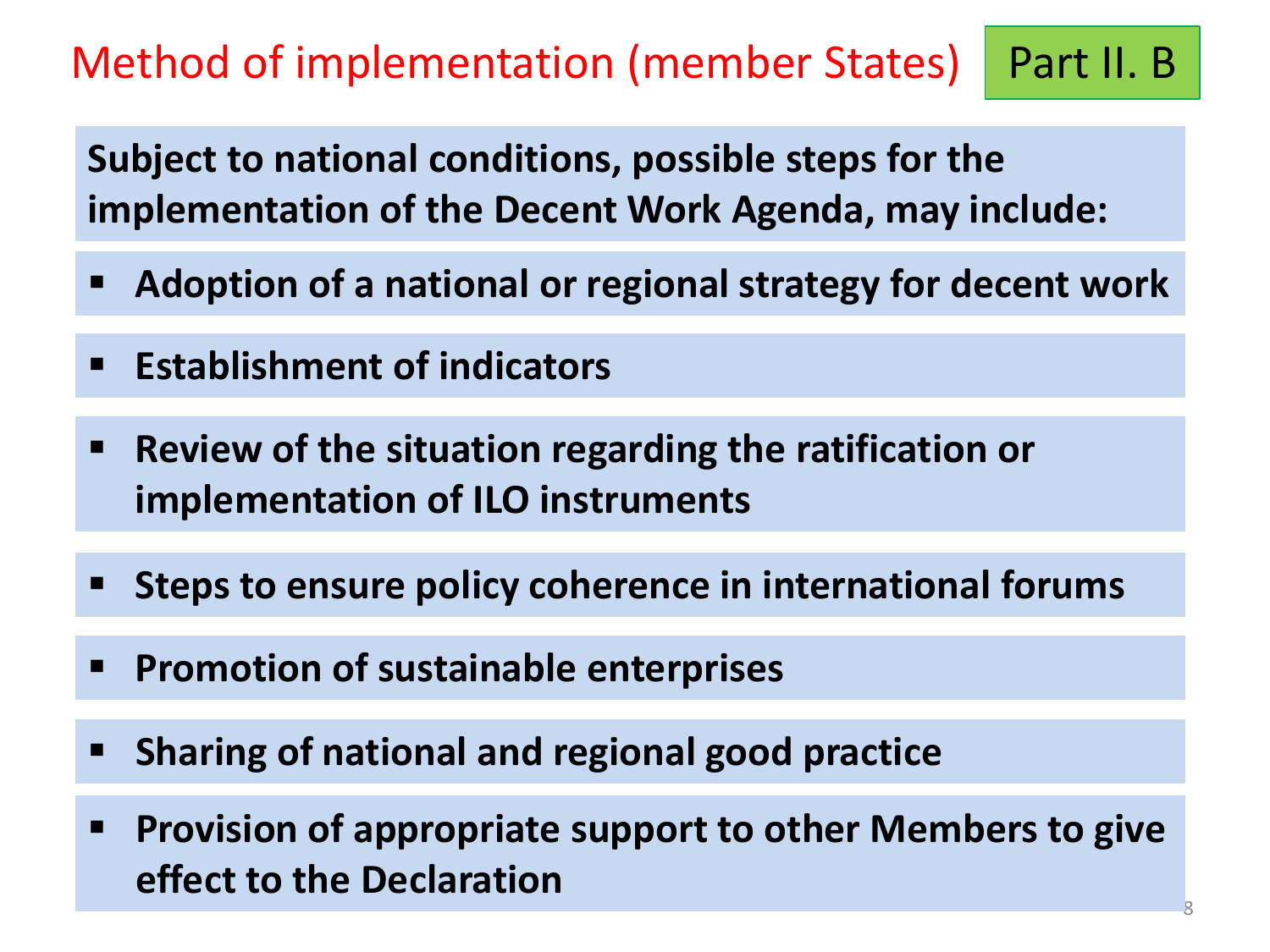Method of implementation (international organizations)



**Contribution of international and regional organizations with mandates in closely related fields to the implementation of the integrated approach and of the promotion of decent work.**

**Role of the ILO in evaluating the effects on employment of international trade and financial policies.**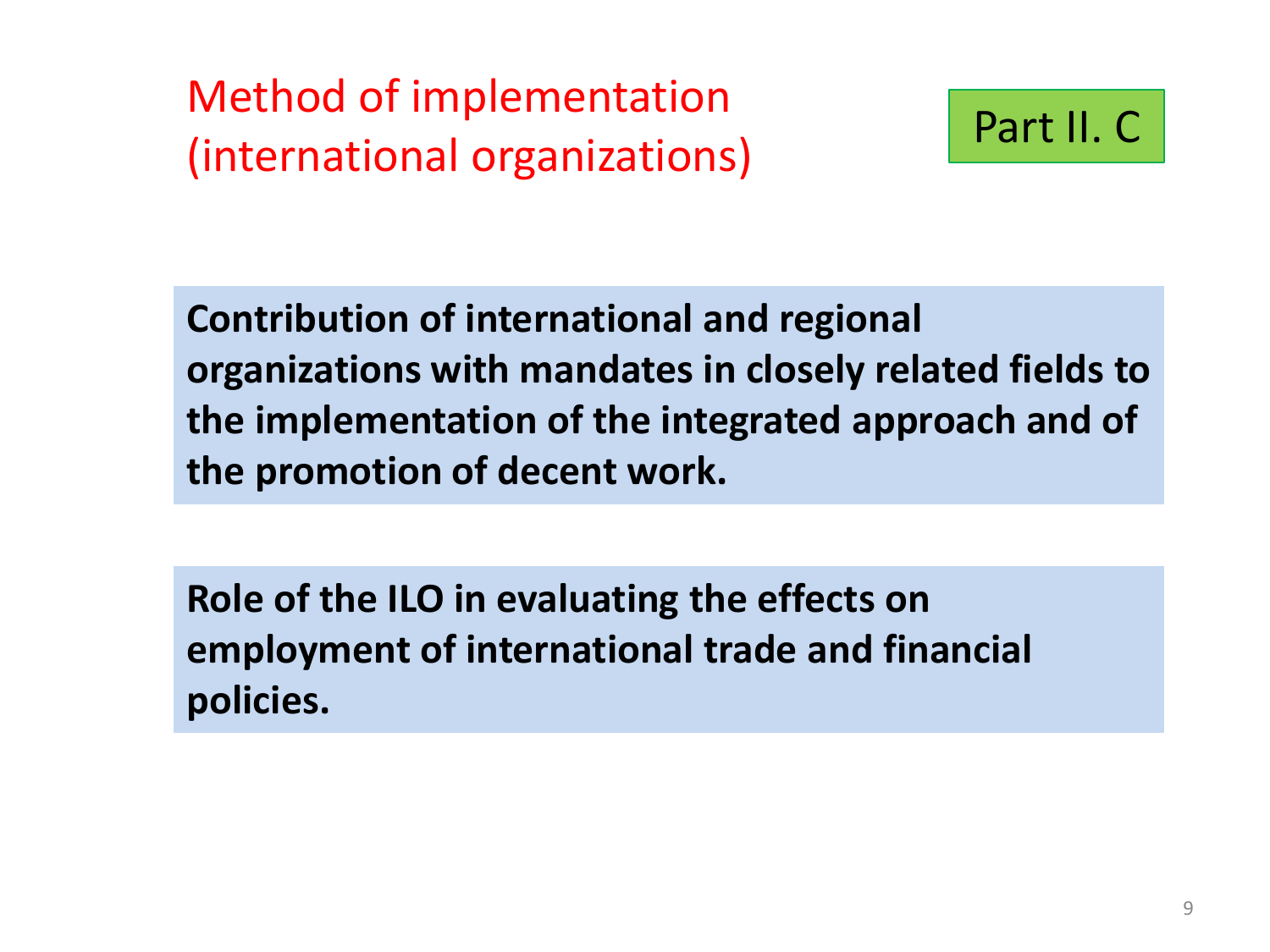**These parts of the Follow-up address the means by which the Organization will assist its Members and seek to make the fullest use of all the constitutional means of action under the ILO Constitution.**

**With respect to :**

- **1. Administration, resources and external relations;**
- **2. Understanding and responding to Members' realities and needs;**
- **3. Technical assistance and advisory services;**
- **4. Research, information collection and sharing.**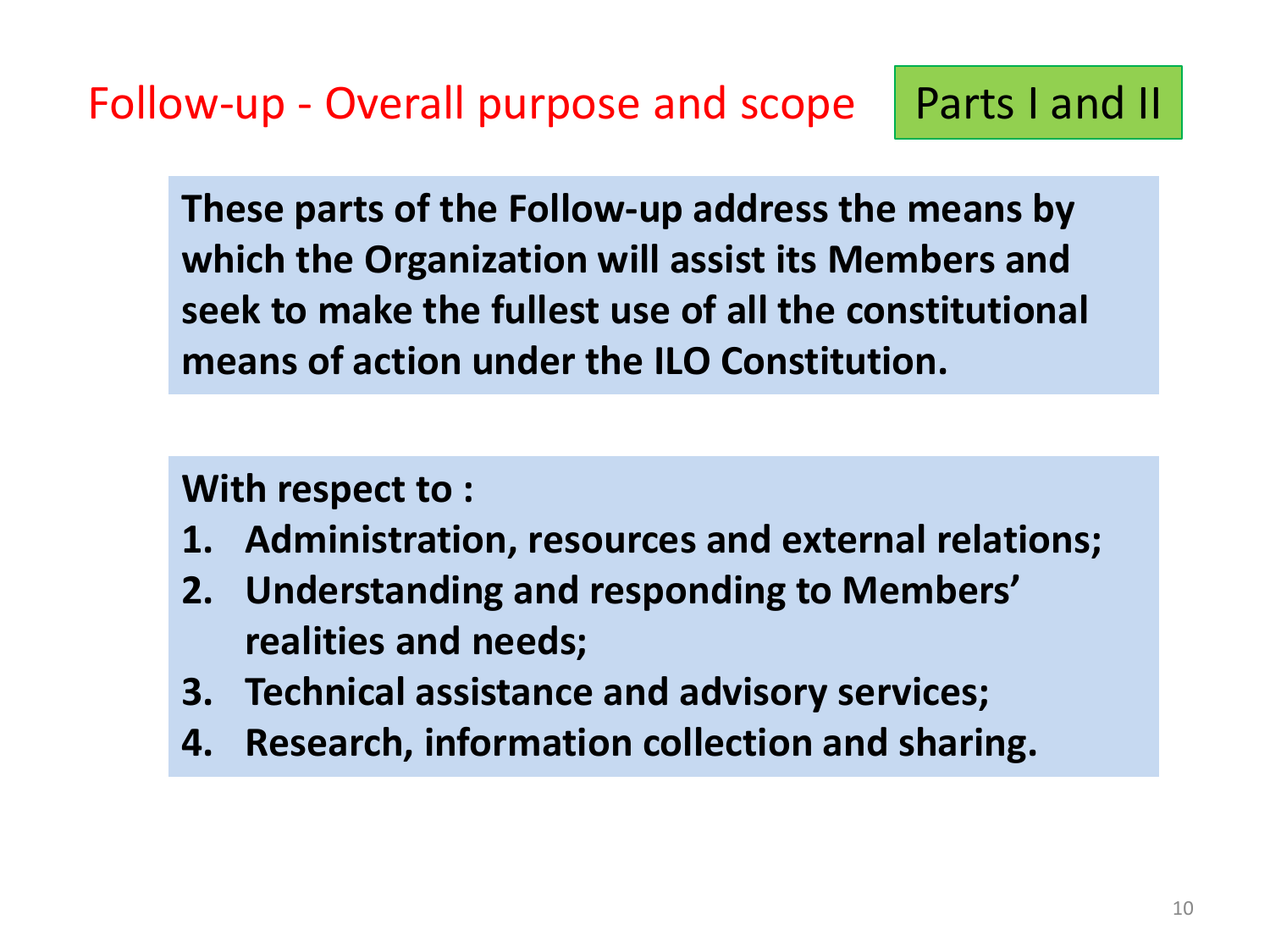#### Evaluation by the Conference **Part III**

**Part III of the SJD provides for a review by the Conference of the impact of the SJD, and in particular the steps taken to promote its implementation, with a view to assessing what action might be appropriate.**

**Part III of the Follow-up specifies the scope and purpose of the evaluation: "The impact of the Declaration, in particular the extent to which it has contributed to promoting, among Members, the aims and purposes of the Organization through the integrated pursuit of the strategic objectives"**

**The Follow-up indicates that the report prepared by the Office will contain information on action and steps taken by constituents; steps taken by the Governing Body and the Office; possible impact in relation to other international organizations.**

**The Follow-up also covers the role of other international organizations and other interested entities in the evaluation of the impact of the Declaration and in the discussion.**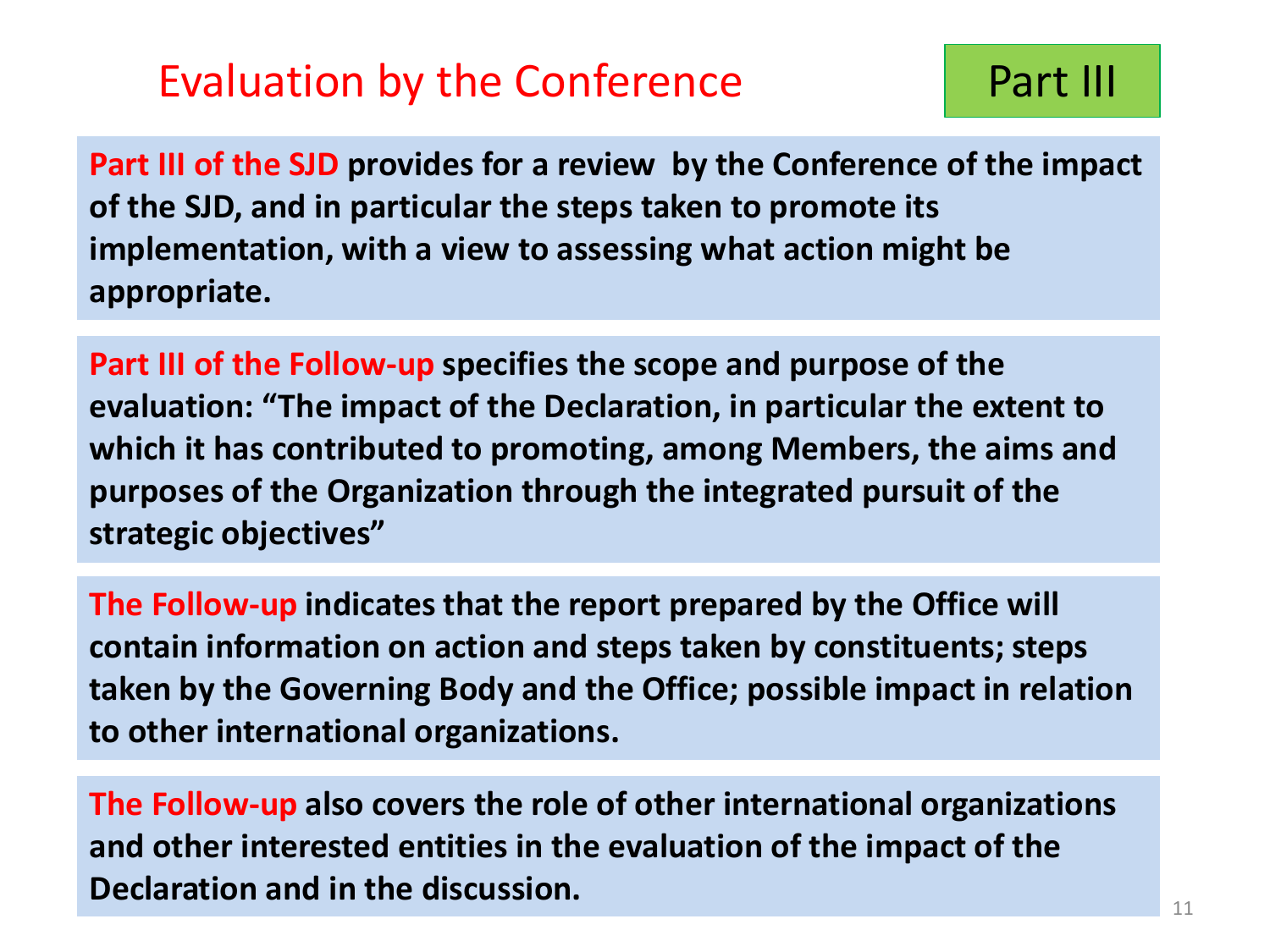2008 Resolution on strengthening the ILO's capacity to assist its Members' efforts to reach its objectives in the context of globalization

# **An action-oriented resolution calling for an implementation plan, with emphasis on:**

- Capacity and governance issues
- Recurrent items on the agenda of the Conference
- **Partnerships**

## **Follow-up to the resolution will form part of the evaluation.**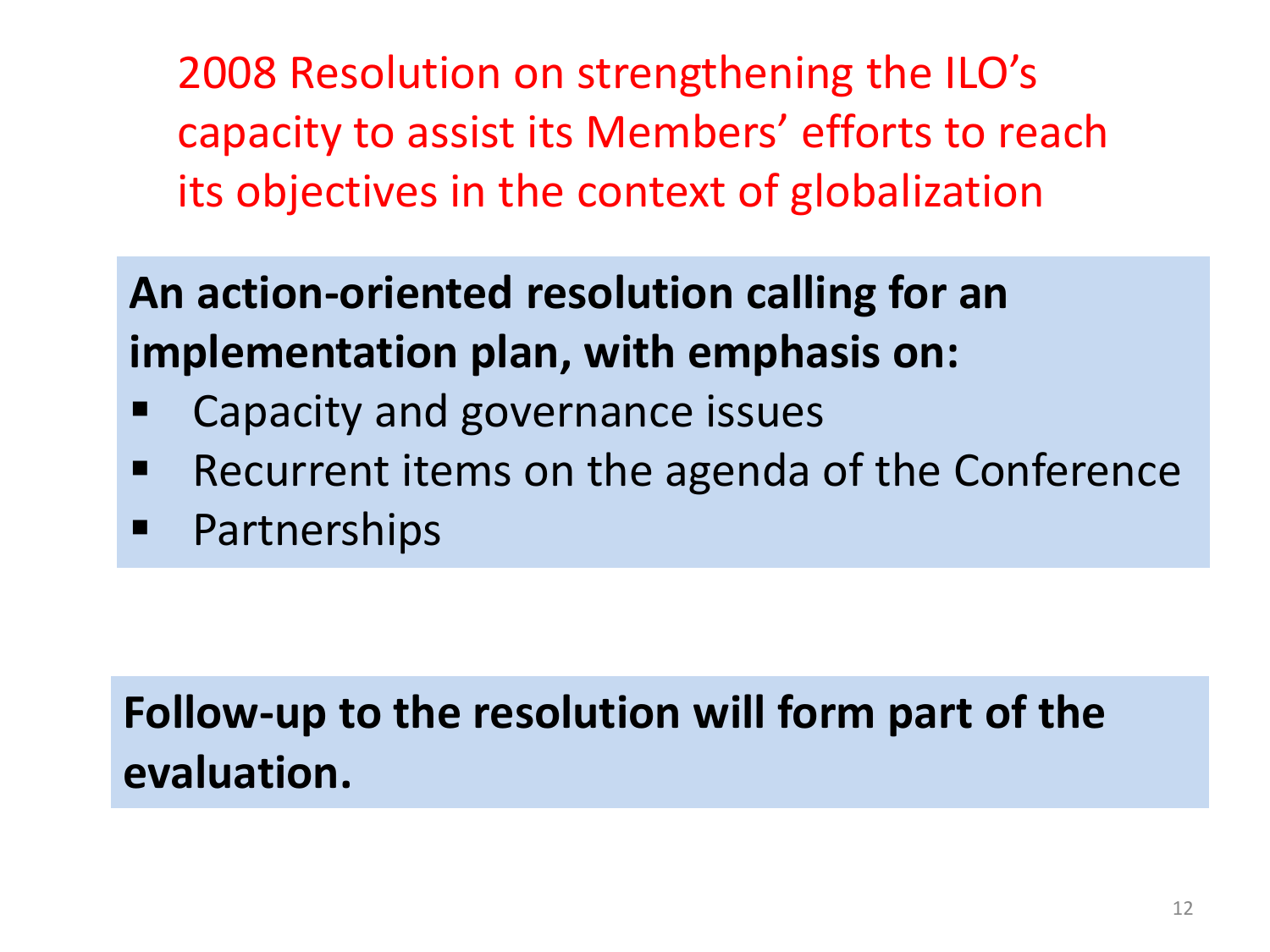Implementation Plan adopted by the Governing Body at its 304th Session (March 2009)

**The Implementation Plan contains a roadmap focusing on a wide range of areas including: the Strategic Policy Framework 2010–15; a scheme for ILC recurrent discussions; working methods of the Governing Body and functioning of the Conference; knowledge development and sharing.** 

**Emphasis placed by constituents on:**

- **1. overall coherence to be reinforced by showing linkages between the various actions;**
- **2. ownership of the SJD by the Organization as a whole and by all parts of the Office.**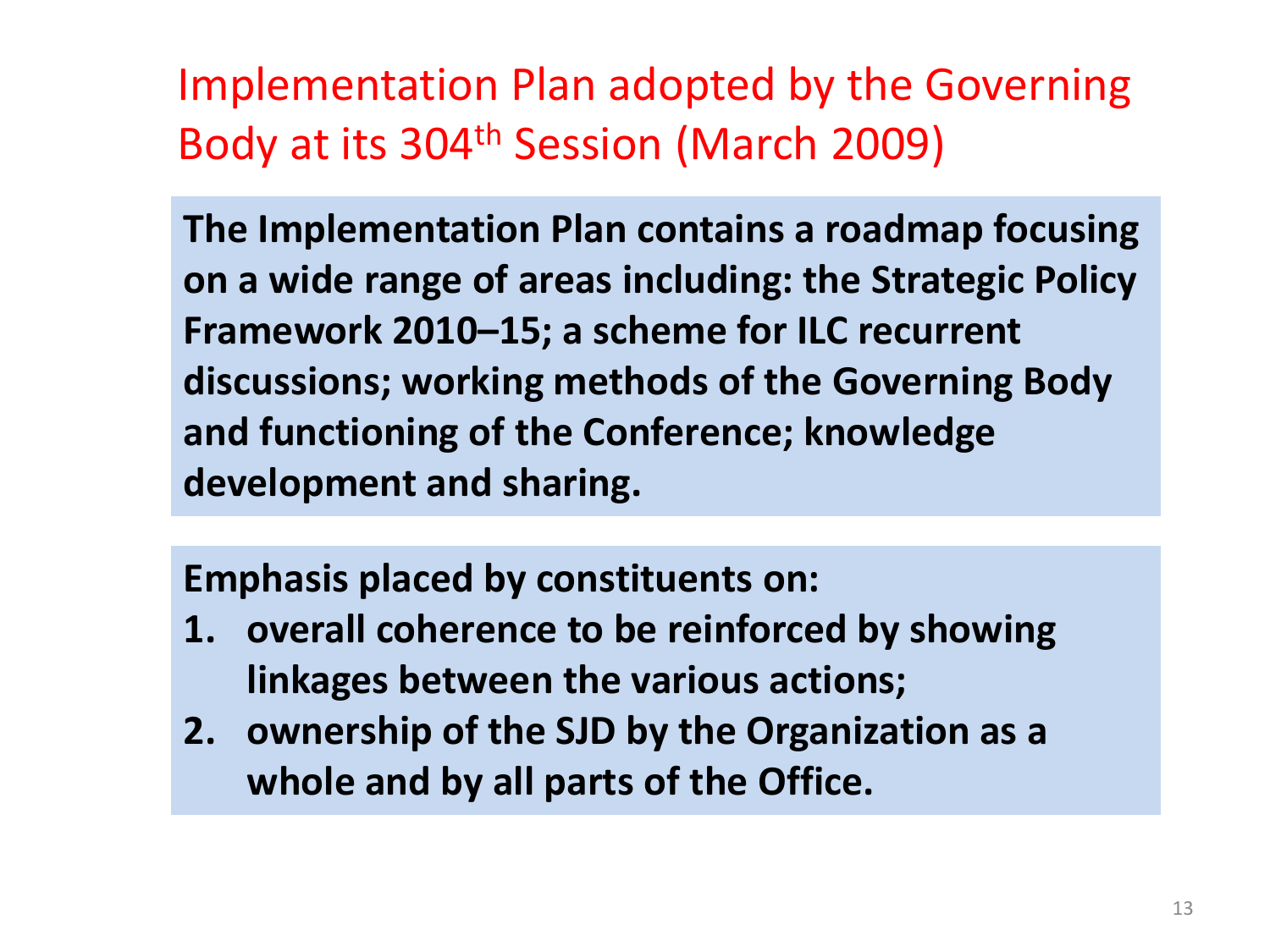Concluding remarks

**SJD has a strong operational dimension and the evaluation is inherent to its nature and objectives.**

- **In light of the developments since 2008, the evaluation will:**
- **provide an opportunity for the ILO to take stock as it prepares for its second century;**
- **inform the development of the new Strategic Policy Framework 2018–21;**
- **inform the ILO's contribution to implementing the post-2015 sustainable development agenda and its engagement within the United Nations system.**